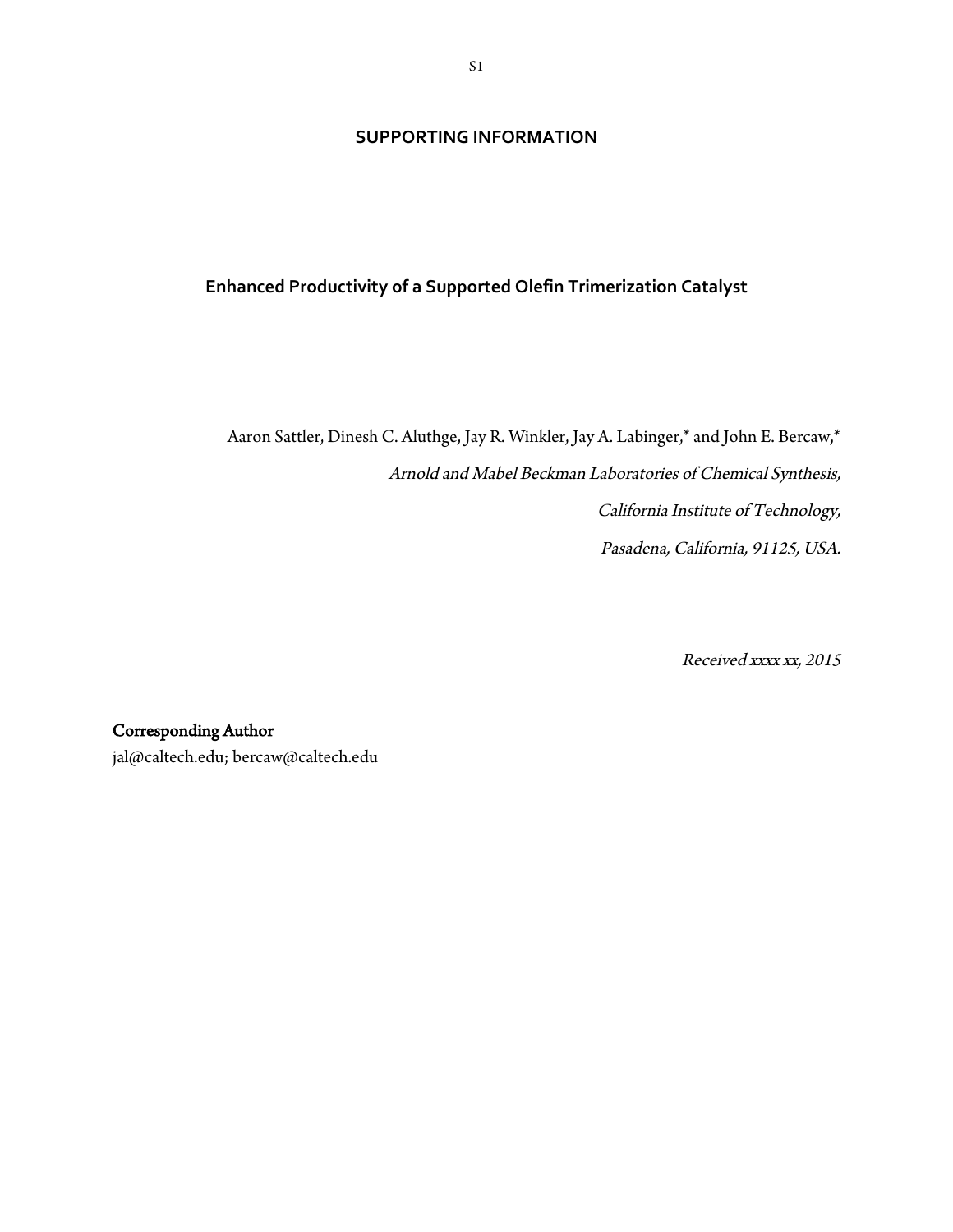#### **General Considerations**

All manipulations were performed using glovebox, high-vacuum, and/or Schlenk techniques under a nitrogen or argon atmosphere unless otherwise specified.<sup>1</sup> Solvents were purified and degassed by using standard procedures. X-band EPR spectra were acquired either at room temperature or at 77 K on a Bruker EMX spectrometer. 1-Pentene, 1-hexene, and 1-decene were dried over molecular sieves (3 Å) for at least two days, then filtered through activated alumina and stored over molecular sieves (3 Å) prior to use. MAO (30 % in toluene) was purchased from Albemarle Corporation and stored at –30 °C inside a nitrogen glovebox freezer. Silica (MS-3030) was purchased from PQ Corporation and heated at 300 °C under vacuum for 5 h and then stored in a nitrogen glovebox.  $(FI)TiCl<sub>3</sub>$  was prepared by the literature method.**<sup>2</sup>**

### **Gas Chromatography Analysis**

Gas chromatography (GC) was performed on an Agilent 6890N instrument using a DB-1 capillary column (10 m length, 0.10 mm diameter, 0.40 µm film) and a flame ionization detector. Response factors were previously calculated, **<sup>3</sup>** and the same analysis was performed as in previous studies.2b Gas chromatography/mass spectrometry (GC-MS) was performed on an Agilent 6890N instrument using a HP-5MS column (30 m length, 0.25 mm diameter, 0.50 µm film) and an Agilent 5973N mass-selective EI detector.

#### **Synthesis of s(FI)Ti**

A suspension of dry MS3030 silica (2 g) in toluene (30 mL) was treated with MAO (30% in toluene, 3.5 mL). The mixture was stirred at room temperature for 2 hours, and then treated with a solution of (FI)TiCl3 (33 mg, 0.055 mmol) in toluene (15 mL). The mixture was stirred at room temperature for 1 hours, changing color from red to yellow, after which the volatile components were removed in vacuo at 30 °C, giving a dry yellow powder (3.046 g, 0.0179 mmol Ti/g of silica; Al:Ti ratio is 300:1).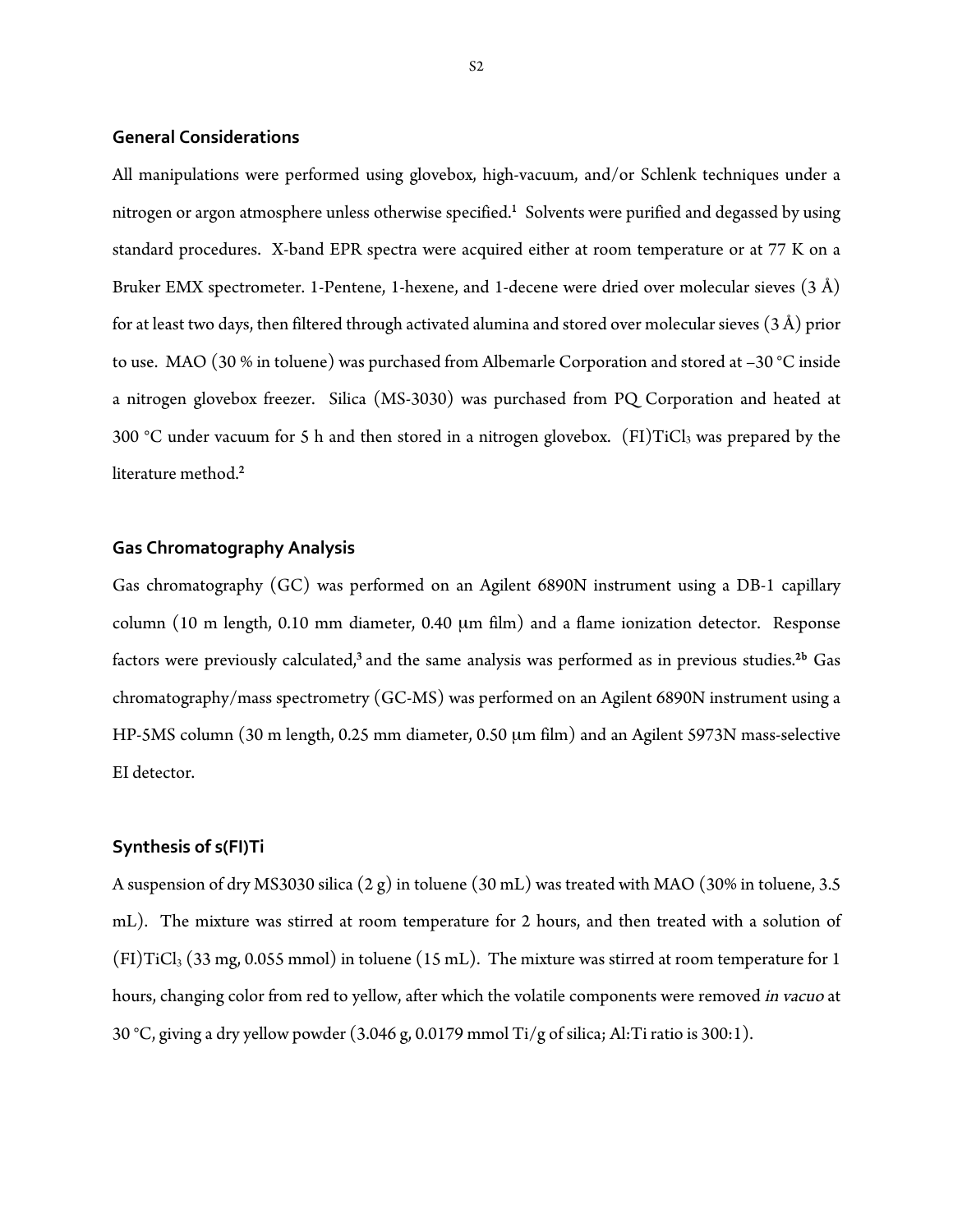### **Kinetics Simulations**

Simulations employed the three steps (initiation, trimerization, decomposition) shown below, and were solved using an ordinary differential equation (ODE) solver in MATLAB. The actual dependence of the various steps on ethylene concentration is not known with any certainty; but since the latter was held constant at 100 mM for all experiments, we have treated all the rate constants,  $k_i$ ,  $k_j$ , and  $k_d$ , as pseudofirst order.

Precatalyst + 
$$
C_2H_4
$$

\nActive Catalyst

\nActive Catalyst +  $C_2H_4$ 

\nActive Catalyst +  $C_2H_4$ 

\nActive Catalyst +  $C_2H_4$ 

\nWrite the  $T_4$  and  $T_4$  and  $T_5$  are the  $T_4$  and  $T_6$ .

\nActive Catalyst +  $C_2H_4$ 

\nFor example,  $AC = A$  and  $AC = A$  and  $AC = A$  are the  $T_4$  and  $T_6$ .

$$
\frac{d[PC]}{dt} = -k_i[PC]
$$

$$
\frac{d[AC]}{dt} = k_i[PC] - k_d[AC]
$$

$$
\frac{d[1 - hexene]}{dt} = k_t[AC]
$$

$$
\frac{d[DC]}{dt} = k_d[AC]
$$

#### **Catalytic Trimerization of Ethylene with s(FI)Ti**

In a typical experiment,  $s(H)Ti (50 - 200 mg, 0.9 - 3.6 \mu mol)$  was added to a 100 mL round bottom flask with a magnetic stirbar and was treated with toluene  $(10 - 15 \text{ mL})$ . (Experiments with other solvents — pentane, benzene, chlorobenzene and difluorobenzene — all gave poorer results and were not pursued.) The flask was adapted with a 180° joint and sealed with a teflon valve. The flask was connected to a high vacuum line, and the suspension was frozen, degassed, and allowed to warm to room temperature. The flask was then charged with  $C_2H_4$  (1 atm) and stirred for ca. 1 day under constant  $C_2H_4$  pressure (1 atm) at room temperature. After this period, the volume of the solution had increased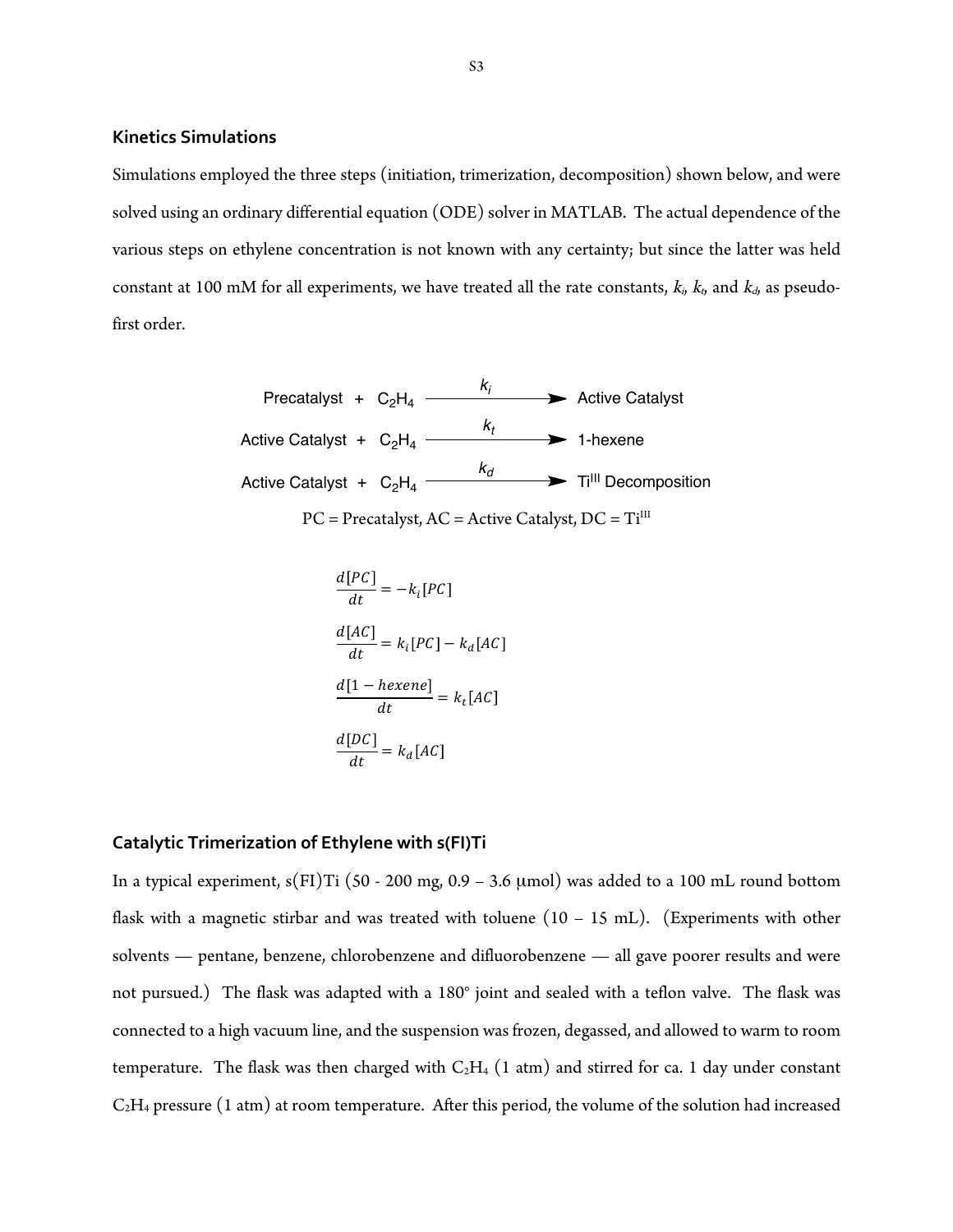significantly (ca.  $5 - 10$  mL), with formation of small amounts of polymer. Adamantane (ca.  $50$  mg) was then added as an internal integration standard, and the mixture was treated with acetone (ca. 20 mL) and methanol (ca. 20 mL) to help precipitate any polyethylene. The solids were allowed to settle, and an aliquot of the supernatant was filtered through a plug of silica gel and analyzed by GC to determine the yields of 1-hexene,  $C_{10}$  and  $C_{14}$  olefins; TONs of *ca.*  $1.0 \times 10^5$  mmol olefin oligomerized/mmol Ti were found. The polymer/silica solids were isolated by filtration, dried at 70 °C, and then *in vacuo*, and weighed to obtain polymer yields.

A similar experimental setup was used for the kinetic monitoring of catalysis, except that a two neck round bottom flask was used, with the second port sealed using a suba-seal septum, and adamantane was added at the beginning of the experiment. Aliquots were taken at chosen times using a micro syringe, and analyzed by GC. Results are shown in Figure 3 of the main text.

#### **Catalytic Trimerization of** α**-Olefin**

In a typical experiment,  $s(F1)Ti (50 - 200 mg, 0.9 - 3.6 \mu mol)$  was added to a 20 mL glass vial with a magnetic stirbar and was treated with  $\alpha$ -olefin (5 – 10 mL of 1-pentene, 1-hexene or 1-decene). The vial was capped, and the suspension was stirred for  $1 - 2$  days. Adamantane (ca. 25 mg) was then added as an internal integration standard, and the mixture was treated with acetone (ca. 5 mL) and methanol (ca. 5 mL) to help precipitate any poly-1-olefin. The solids were allowed to settle, and an aliquot of the supernatant was filtered through a plug of silica gel and analyzed by GC. The polymer/silica solids were isolated by filtration, dried at 70 °C, and then in vacuo, and weighed to obtain yields. GC analysis demonstrated the catalytic production of  $C_{3n}$  olefins (n = carbon number of  $\alpha$ -olefin), with only trace amounts of dimers or tetramers. Trimerization TONs of ca. 6.0×10<sup>3</sup> mmol olefin oligomerized/mmol Ti were obtained.

A similar experimental setup was used for the kinetic monitoring of 1-hexene trimerization, except that adamantane was added initially. Aliquots were taken at desired times using a micro syringe, and analyzed by GC. Results are shown in Figure S1, and the parameters obtained from modeling in Table S1. The concentration of 1-hexene, which is in large excess, does not change appreciably over the course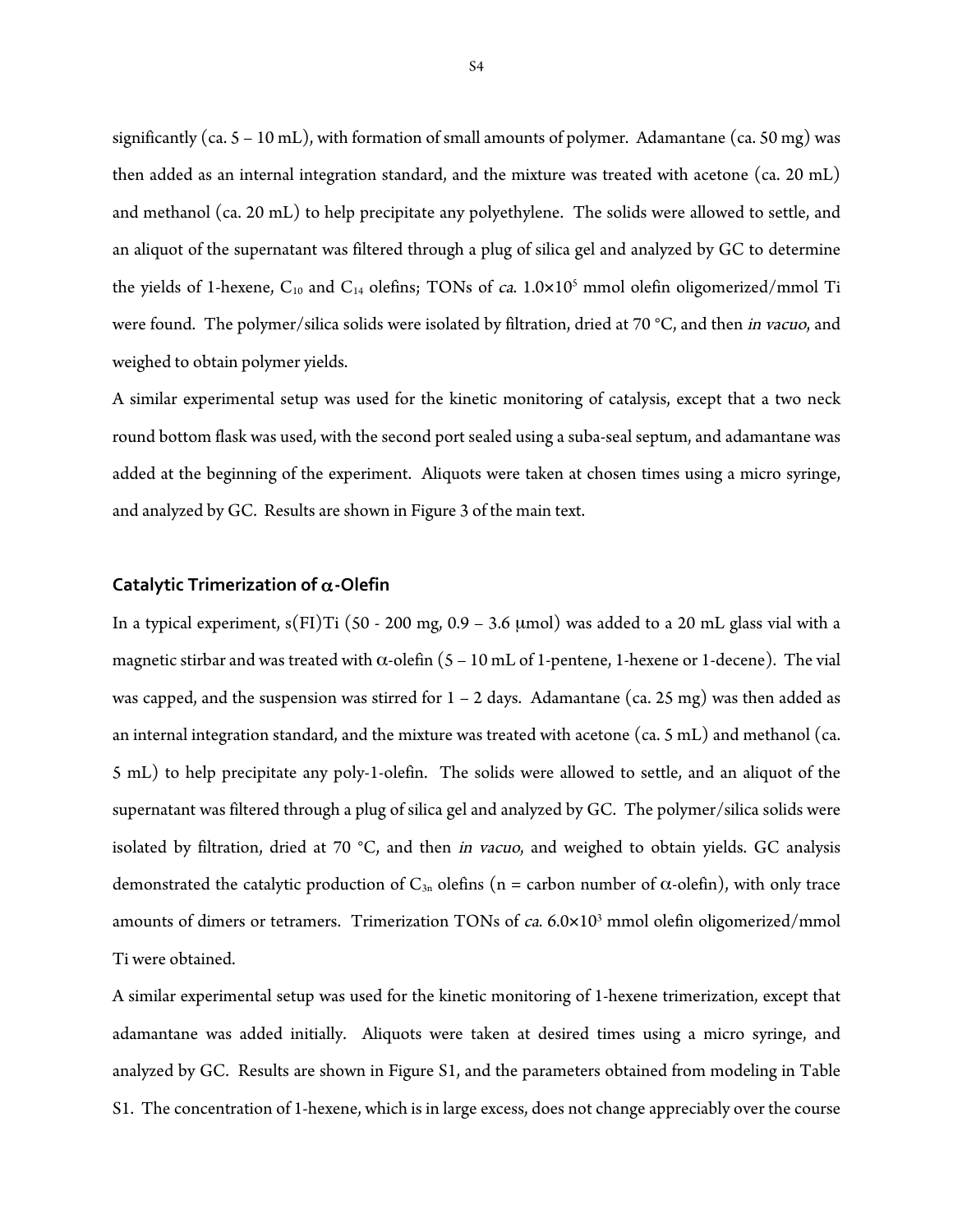of catalysis, so that pseudo-first order kinetics apply. Simulated parameters, obtained in the same manner as those for ethylene trimerization, are shown in Table S1.



Figure S1. TON vs. time for 1-hexene trimerization by s(FI)Ti. Red circles are experimental values; blue line is simulated values based on parameters in Table S1.

Table S1. Simulated kinetics parameters for 1-hexene trimerization by  $\rm s(FI)Ti.^a$ 

| 1-hexene trimerization |                      | N                    |                      |
|------------------------|----------------------|----------------------|----------------------|
| $s$ (FI)Ti             | $3.3 \times 10^{-5}$ | $8.8 \times 10^{-2}$ | $3.9 \times 10^{-5}$ |

<sup>a</sup> Rate constants are all pseudo-first order, with units s<sup>-1</sup>

### **Analysis of Silanol Content**

In a typical experiment, MS-3030 (ca. 100 mg) was added to a two-neck flask, and treated with toluene (ca. 5 mL). In a separate flask,  $\text{AlMe}_3$  (ca. 0.1 mL) in toluene (ca. 10 mL) was added, sealed with a Teflon valve, and connected to the two-neck flask via a 24/40 joint. The second port of the two-neck flask was closed with a Teflon valve; the system was connected to a high vacuum line, and degassed by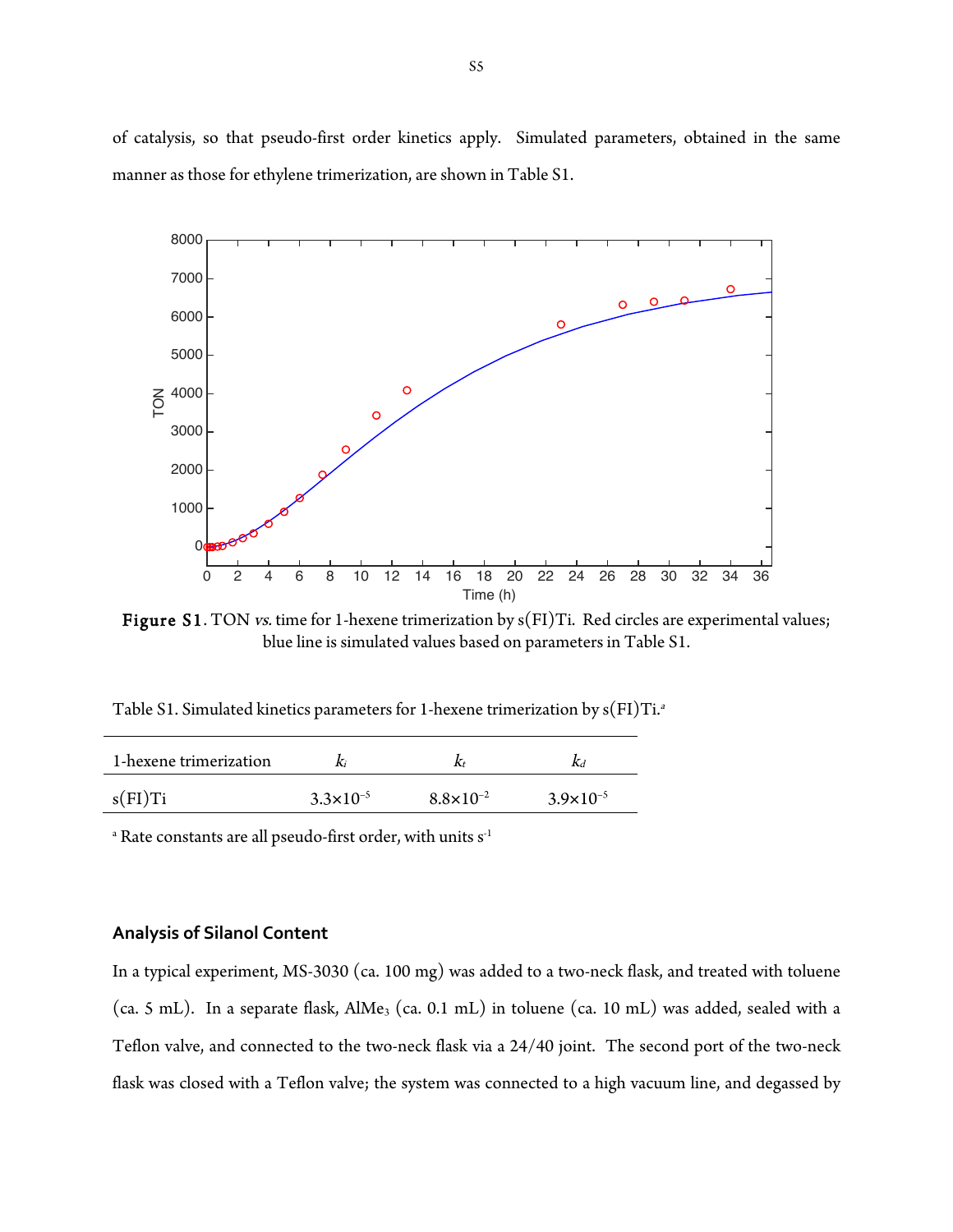three freeze-pumped-thawed cycles. The AlMe<sub>3</sub>/toluene solution was then added to the silica, and the amount of evolved gas was determined by Toepler pump analysis.